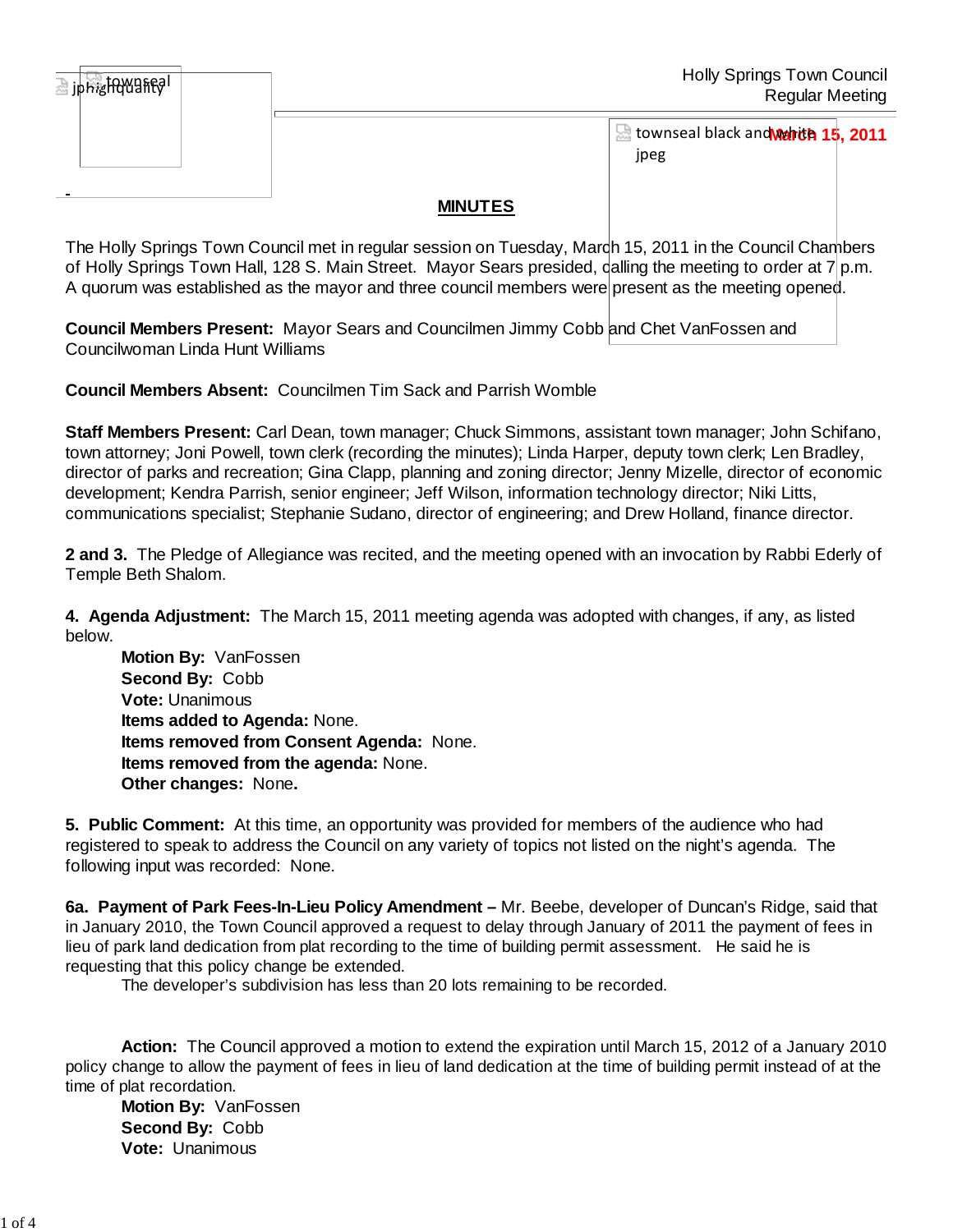**6b. 2010 Census Report –** The official population of Holly Springs was 24,661 in April 2010. Since then, the Town has added about 418 people, so the population of Holly Springs is 25,071.

Ms. Clapp said the 2010 Census was a "short form" only Census, meaning the only data that will be released from this Census is population, age, number of households and people per household, race, and ethnicity. The remainder of the socio-economic data that is usually associated with the Census is now being collected annually as a part of the American Community Survey.

 She said the Town of Holly Springs was a strong supporter of the Census by adopting Town Council Resolution 09-13 to have Holly Springs join the Wake County Complete Count Committee. The goal of the Committee was to raise awareness and increase the number of households to respond to the Census. Wake County's goal for 2010 was 80% and Holly Springs had the second highest response rate in the county at 84%.

 She said on March 2, the United States Census Bureau released the first batch of data for North Carolina that included population statistics. The remainder of the data is expected to be released in May 2011.

 Holly Springs is the sixth largest municipality in Wake County, she added. **Action:** None.

**6c. Rex Healthcare Report -** Mr. Tom Williams of Rex Healthcare addressed the Council. He announced that Rex Healthcare intends to submit an application to the State of North Carolina requesting a Certificate of Need to construct and operate a Holly Springs hospital with at least 50 beds and a cancer treatment center. Rex is requesting the Town Council's support with adoption of a resolution.

**Action:** The Council approved a motion to adopt Resolution 11-05 supporting Rex Healthcare's application for hospital beds.

 **Motion By:** VanFossen **Second By:** Williams **Vote:** Unanimous  *A copy of Resolution 11-05 is incorporated into these minutes as an addendum page.*

**7. Public Hearing: Pre-Budget Hearing –** Mr. Dean said the public has been invited via the Town's Web site and local media to provide comments on the Town's FY 2011-12 budget. Citizens have been invited to provide input as to what they feel are important programs, facilities or services.

 The purpose of this pre-budget preparation hearing is to give folks a chance to have input before the budget process actually begins instead of having to wait until the end of the process when it may not be feasible to make adjustments.

 This hearing is being held in addition to – and not instead of – the public hearing that is required by law later in the budget process. That hearing is tentatively scheduled for May or June, 2011.

 Mr. Dean reported that the Town had received three emails from citizens submitting written input. With that explanation completed, Mayor Sears opened the public hearing. The following input was

recorded:

 Charlotte Peters, former tennis coach – Ms. Peters spoke in favor the Town's adding public tennis courts. She said she understands the joint use of school courts; however, she said use is limited because school use of the courts is priority. She added that the town's parks and recreation tennis program has grown, so the need for town-owned courts is there. She asked that public tennis be considered in the budget.

 Laura Wyatt – Ms. Wyatt also spoke in favor of public tennis courts in Holly Springs. She mentioned that there were grant possibilities. In any case, she said, she hoped the Council would consider adding public tennis courts.

## **Action:** None.

*Copies of emails received are incorporated into these minutes as addenda pages.*

**8. Consent Agenda:** The Council approved a motion to approve all items on the Consent Agenda. The motion carried following a motion by Councilman VanFossen, a second by Councilman Williams and a unanimous vote. The following actions were affected:

7a. Minutes – The Council approved minutes of the Council's regular meeting held March 1, 2011.

7b. Budget Amendment Report– The Council received a monthly report of amendments to the FY 2010-11 budget approved by the town manager. *A copy of the budget amendment report is incorporated into these*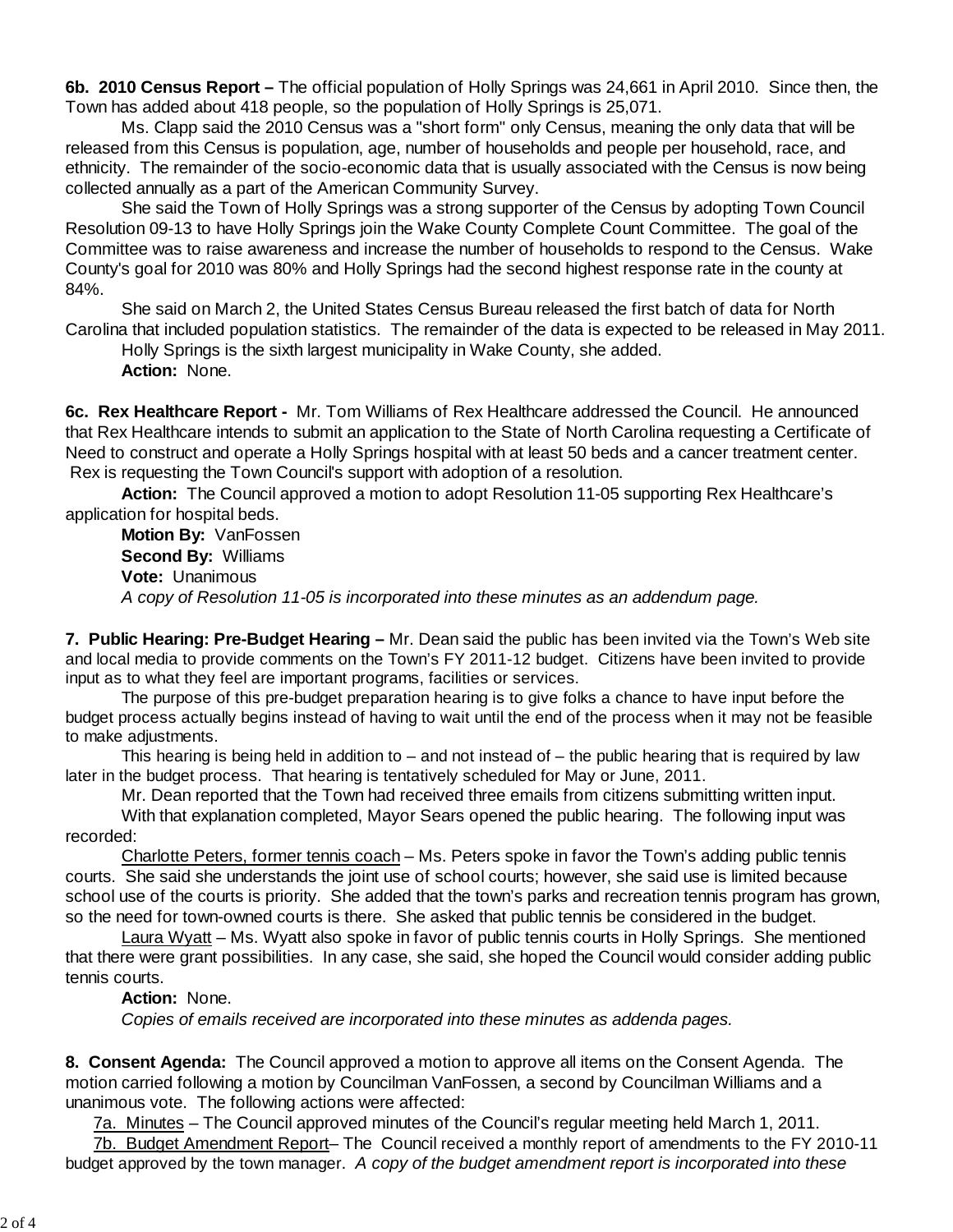*minutes as an addendum page.*

7c. Budget Amendments, \$225,000 – The Council adopted amendments to the FY 2010-11 budget in the amount of \$225,000 to purchase land adjacent to Bass Lake Park. *Copies of the budget amendments are incorporated into these minutes as addenda pages.*

7d. Waterline Easement Release Agreement - The Council approved a release of unneeded portion of waterline easement with authority for the Mayor to execute the easement release form.

**9a. Phase 3 Sidewalk Project –** Ms. Parrish said that on March 1, bids were received and opened for the Phase 3 sidewalk construction project, which includes five-foot concrete sidewalk construction on Earp and Raleigh Streets and Holly Springs Road.

She said a total of 10 bids were received. J.W. Grand, Inc. submitted the lowest bid of \$95,722.10.

 This project was funded partially by the John Rex Foundation Grant that Parks and Recreation staff obtained for three separate projects. This is the last of the three projects.

**Action:** The Council approved a motion to award a construction bid to low bidder J.W. Grand Inc. for the Phase 3 sidewalk construction project in the amount of \$95,722.10 and to approve a project authorization of \$105,295 for construction plus contingency.

**Motion By:** VanFossen **Second By:** Cobb **Vote:** Unanimous

**9b. Main Street Sidewalk Project -** Ms. Parrish said the Engineering Department opened bids for the Main Street South Sidewalk project on March 9. The low bid was received from White Oak Construction.

 She noted that 80% of the funding for this project is from an NCDOT Congestion Mitigation and Air Quality grant that staff applied for and secured some time ago. For this reason NCDOT also will have to approve the contractor prior to construction and after Town Council approval.

**Action:** The Council approved a motion to adopt Resolution 11-06 awarding the construction contract to low bidder White Oak Construction for the Main Street South sidewalk project in the amount of \$368,302, including contingency, conditioned upon NCDOT approval of the contractor.

**Motion By:** Cobb **Second By:** Williams **Vote:** Unanimous *A copy of Resolution 11-06 is incorporated into these minutes as an addendum page.*

**9c. Stream Repair Contract Amendment –** Ms. Parrish said the Town Council approved a contract on March 2, 2010 with Kimley-Horn & Associates, Inc. (KHA) to provide professional services for the Green Oaks Parkway stream repair project that included the following design and permitting tasks: preparation of a memorandum providing options for repair;

preparation of construction drawings and specifications, bid documents, and an engineer's opinion of costs; facilitation and securing of permits and approvals; bidding the project; conducting the pre-construction meeting; performing site inspections of this specialized repair work; and preparing a required final certification on the construction work once it is performed.

 She said during the plan preparation and approval process it was determined that the scope of KHA's services for construction administration needed to be expanded to include more detailed site inspections to insure correct installation.

 Stream repair is a specialized type of construction, and it is now clear the scope of inspections needs to be more detailed.

**Action:** The Council approved a motion to approve an amended scope of services in the stream repair construction administration contract with Kimley-Horn and Associates in the amount of \$16,600.

**Motion By:** Cobb **Second By:** Williams **Vote:** Unanimous

**9d. Green Oaks Parkway Stream Repair Construction Contract –** Ms. Parrish said the Town retained Kimley-Horn and Associates, Inc. (KHA) to design a stream repair project at four of the stream crossings